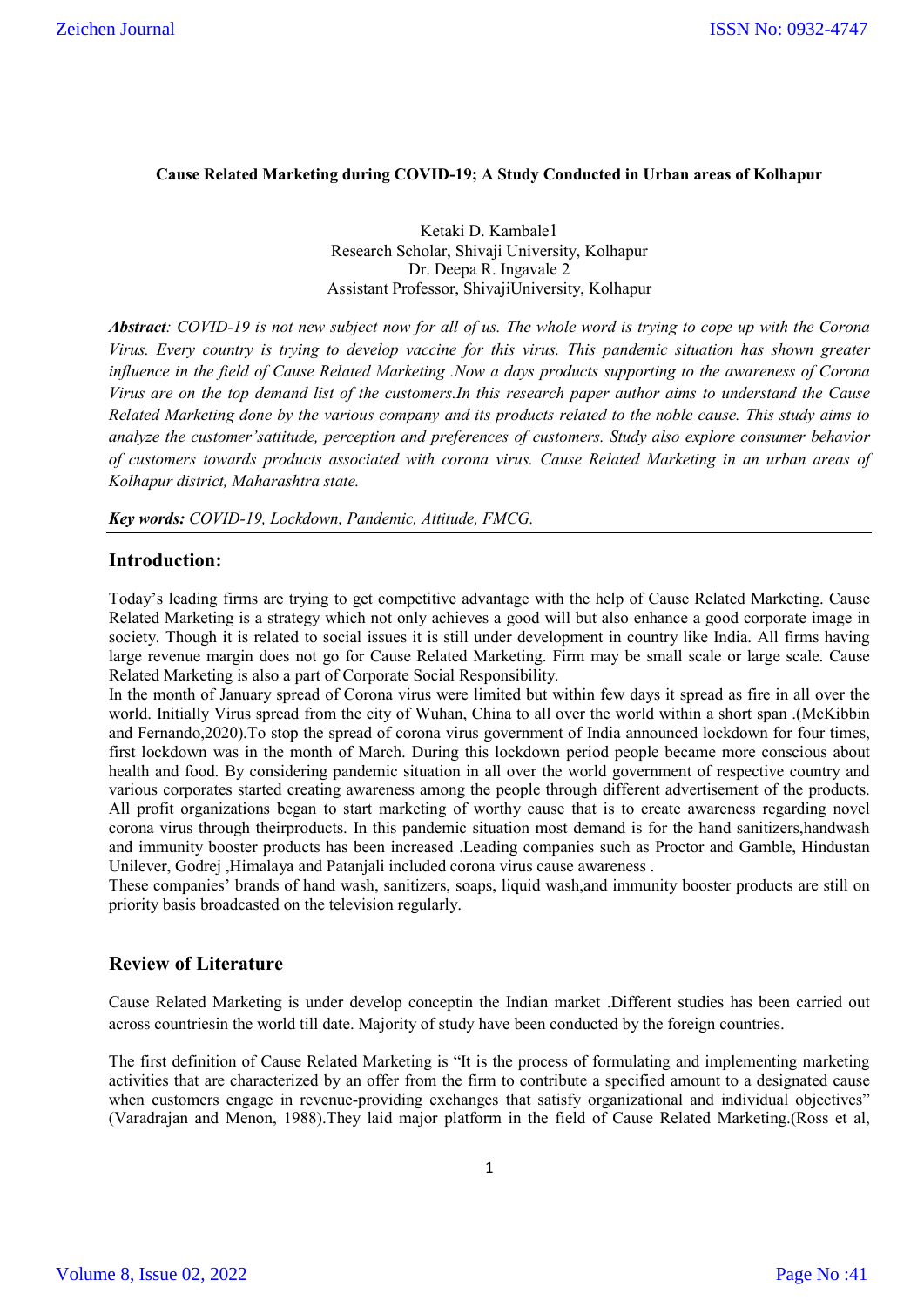1992)They tried to investigate gender and proximity effects in Cause Related Marketing .That campaign proximity contains two parts local and national. It was found that respondent shows more positive attitude for local cause instead of national cause. (Skory and Repka, 2004)According to the author "Cause Related Marketing is simply marketing with a worthy cause." Another definition given by them "Cause Related Marketing is a form of marketing that uses various strategies, tools and traditional advertising methods to change attitudes, perceptions and behaviors of consumers as they relate to social issues."It is good concept where business and charity organization both can get benefit with idea of a good cause.(Web and Mohr, 2013)Thorough discovery of consumer perception ,attitude, belief, and behavioural tendencies with reference to Cause related marketing program, it is necessary to understand how consumer assign meaning to Cause related marketing programThey also tried to explore that how consumer think and feel about Cause Related Marketing.(Hosain and Naseri, 2013)According to them Cause Related Marketing is a common and popular form of Corporate Social Responsibility. Both wanted to decide the moderate role of gender on the relationship between cause's participation and consumers'response. To collect the responses Liker scale method were used and regression analysis were carried out to find the relationship between variables. They come with a conclusion that female gender shows most favorable purchase intention as compare to men for the products involved in Cause Related Marketing.(Kachroo,2020)In this review article author found that The Novel Corona Virus (Covid-19) was initially known as the Wuhan virus at the starting period it was seen in the country South Korea,Japan,Italy Iran then finally it spread to the India. Some of the clinical syndromes associated with Covid 19 infections are mild pneumonia, severe pneumonia and sepsis.(Mehta et al,2020)With the help of relevant published sources during the period of Covid-19author carried out in depth discussion with some marketing experts and consumers. Authoranalyzed the main changes in consumer behavior during the lookdowntime. They aim to find out the reasons behind the behavioral changes of consumer decision making process during the Covid virus crisis. (Sood, 2020)In this review paper author took 12 peer reviewed journal articles. Aim was to review the current literature on the impact of COVID-19 on Consumer Behavior in India another to fill the gap in the academic literature. Author gave emphasis on overall impact of Covid-19,pandemic popularity quadrant .According to the author pandemic situation have affected on global economy ,consumer preferences, consumer behavior and purchasing behavior of consumers .(Sheth,2020)Authors aim behind his study was to examine the impact of Covid-19 pandemic situation on consumer behavior .He also raise questions like will the consumer mentally change their consumption habits because of the lockdown and social distancing ?or consumer will again move to their old habits after finishing the global crisis situation. According to the author consumer behavior is highly predictable on the basis of past repetitive buying behavior and consumer insights. There are four major context which operates consumer habits, first change in the social context by life events like marriage and having children, second is technology, third is rules and regulations related to the public and shared spaces, fourthand less predictable are ad hoc natural calamities like earthquake and global pandemic. He gave figure on immediate impact of Covid-19consumption behavior on that basis author concluded that due to lockdown and social distancing significant disturbance has been occurred on consumer behavior .Due to corona virus work

Research Gap: From the literature review researcher come to know that most of the study is done on Cause Related Marketing .Number of article and research papers are available from medical field and educational field. But in the field of marketing and management few research papers are available till date. Hence this is the major gap and researcher wants to contribute knowledge of marketing through this research paper**.**

lifeboundaries became blurred .Lifestyle of human has been changed as we work from home, study from home

## **Objectives**:

1. To study the different Cause Related Marketing Campaign during the situation of COVID-19.

and consumers are unable to go to the shop the store has come to the consumer.

- 2. To study the awareness about Cause Related Marketing and Customers brand preferences during the pandemic situation.
- 3. To analyze customers attitude and perception for the products associated with COVID-19 awareness.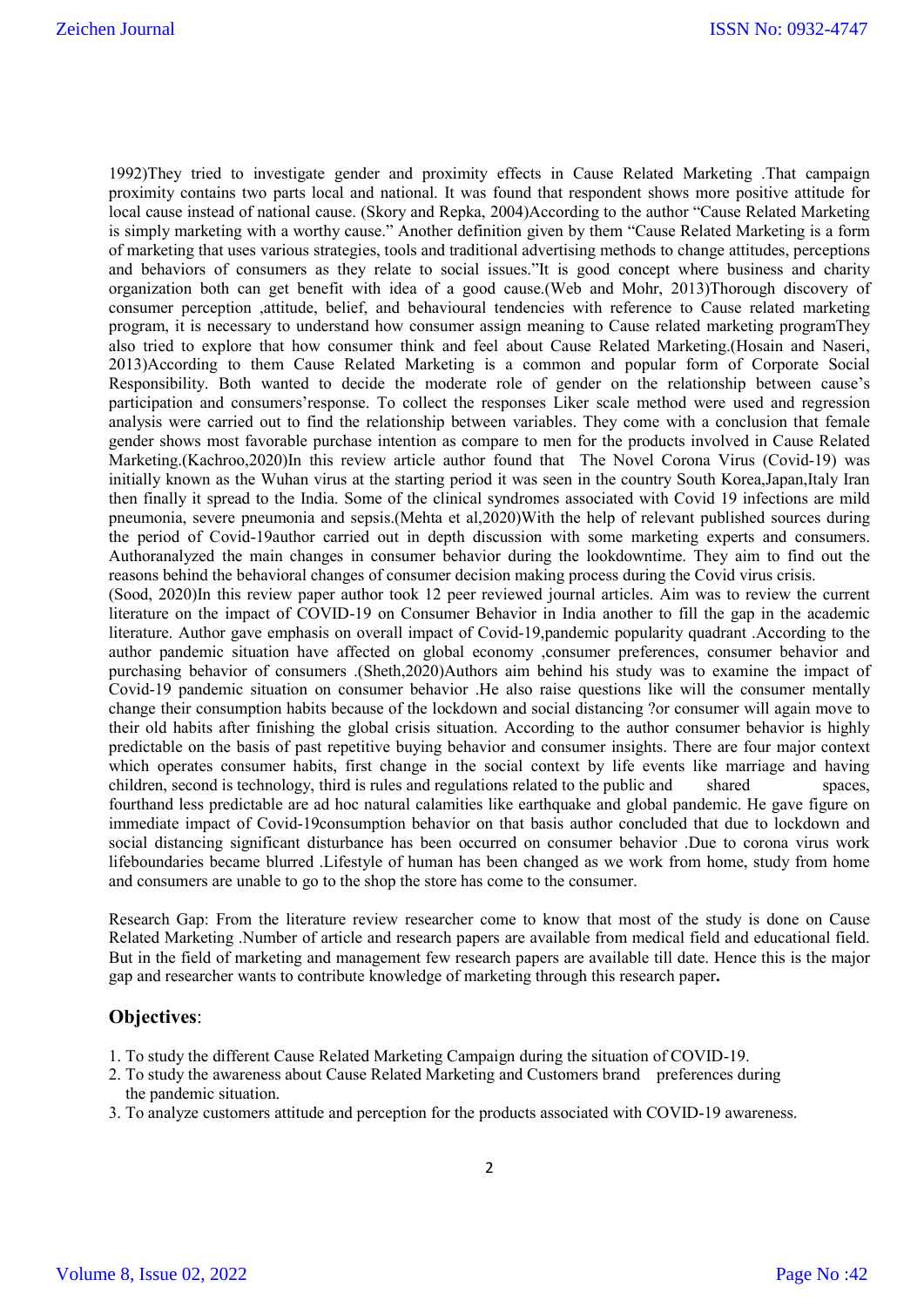**Research questions:** From the literature review following research questions have been pointed out

- 1) What are the famous Cause Related Marketing campaigns during pandemic situation?
- 2) How Cause Related Marketing regarding the COVID-19 products are affecting on the customers brand preferences?
- 3) How is the customers attitude and perceptions towards products promoted through the Cause Related Marketing during COVID-19 situation.

#### **Hypothesis 1**

**H0:** There is no significant relationship between Education of the customers and awareness of Cause Related Marketing regarding Covid-19.

**H1:** There is a significant relationship between Education of the customers and awareness of Cause Related Marketing regarding Covid-19.

#### **Hypothesis 2**

**H0**: There is no significant relationship between Occupation of the customers and awareness of Cause Related Marketing regarding Covid-19.

**H1:**There is a significant relationship between Occupation of the customers and awareness of Cause Related Marketing regarding Covid-19.

### **Research design:**

**A)Primary Data:** In this pandemic situation it's difficult to collect data face to face from the customer, hence researcher has collected maximum data through email questionnaire and very few data is collected through Interview schedule method. **An interview schedule** is the guide an interviewer uses when conducting a structured interview. It has two components a set of questions designed to be asked exactly as worded, secondly an instruction to the interviewer about how to proceed through the questions. Respondents may not understand all the questions included in the questionnaire for that researcher will help this method to make them understand the subject.

**b)Secondary data:** For this research paper secondary data is derived through internet .Few material is available on Cause Related Marketing during Covid-19.Researcher has searched on google by using words , Cause Related Marketing during Covid-19,Covid-19 and Cause Marketing ,Marketing strategies during pandemic situation.

### **Sampling Procedure –**

**Universe**: Customers in urban areas of Kolhapur city are selected for the study. Everyone using product and services became a customer. Hence all customers in urban area are considered as population.

**Sample design:** Population included shoppers from retailers of FMCG products in Kolhapur city region. Since thedata was collected through personal contacts the sample frame included all the shoppers fromKolhapur city area and nearby regions. Individual respondents were treated as the sampling elements in this research. Non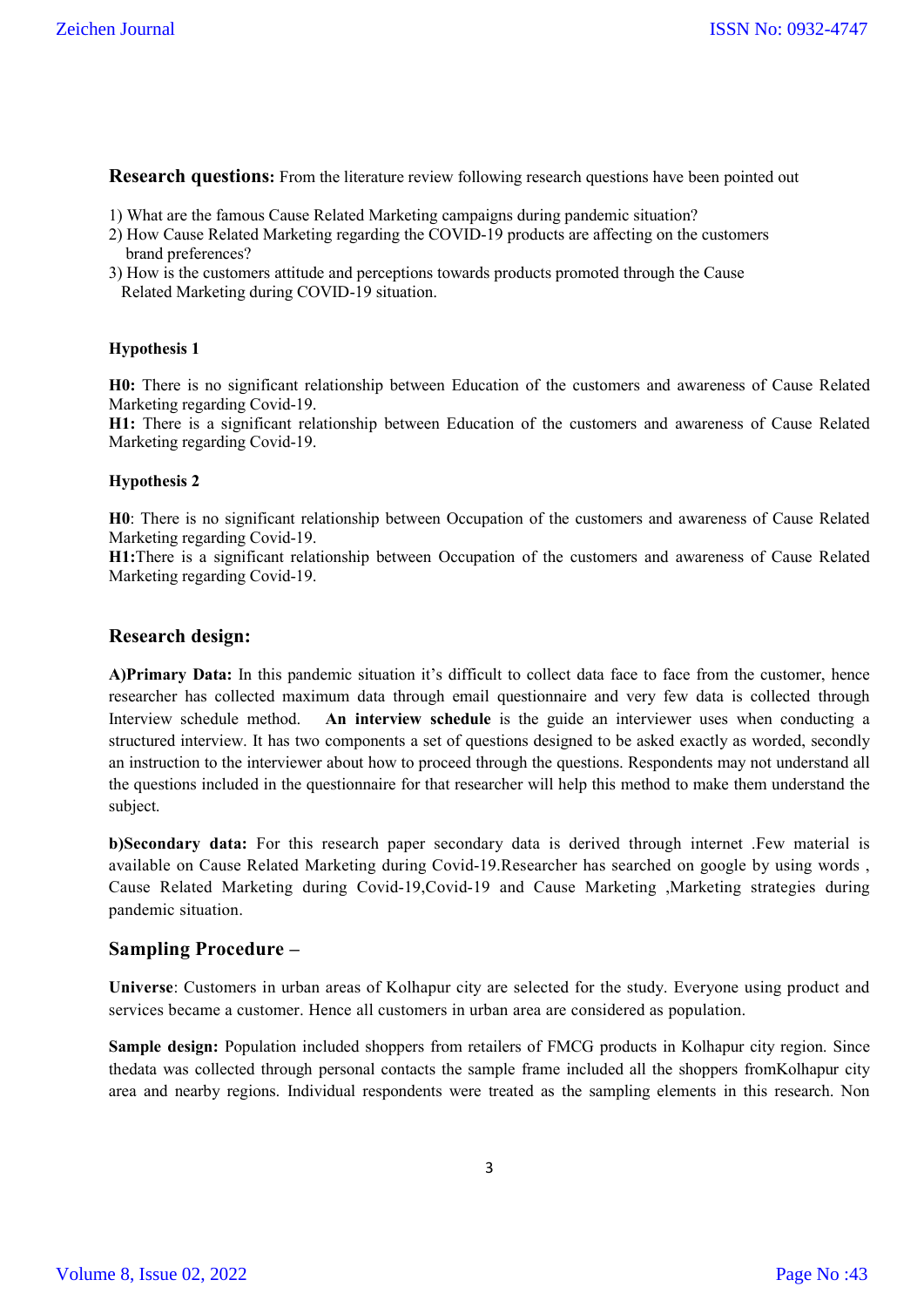probability sampling technique was used to identifyrespondents for inclusion in the sample.Sample size for the study was 120.

### **Cause Related Marketing Campaign during Covid-19 Situation**

From the last week of March month, year 2020 first lockdown were announced by Honorable Prime Minister Narendra Modi to cope up with Corona virus. All world were struggling to minimize the spread of Corona virus. During the lockdown period Corona virus awareness messages and information were broadcasted on television, radio, newspapers and hoardings. From the research it was noticed that corona virus can stay on hands and cloths and hence in the market there was a huge demand of hand wash, sanitizersand antiseptic liquid wash were increased.

Leading FMCG companies were engage in spreading social message about corona virus though television and social media. Companies like Hindustan Unilever, Proctor and Gamble .Himalaya, Dabur and Patanjali played important role to convey message among peoples.

Researcher have come across with the following brand's marketing campaign during the pandemic situation.

**Dettol**: Dettol is a brand of Hindustan Unilever .Dettol is available in liquid, soap and sanitizer form.On television there was an advertisement of celebrity Lara Dutta Neha Dhoopiya and Saniya Mirza, "Bis second tak hathope apne sabun ko rehne do", core message was to wash your hands completely with any soap to kill the harmful germs.Also there was #HandWashChallenge carried out under the brand name of Dettol by celebrity on TikTok .They also gave message to wash hands till 20 seconds to kill germs and bacteria.

**Lifebuoy Soap and hand wash:**Lifebuoy is a brand of Hindustan Unilever .During the lockdown period they spread a social awareness message about Corona virus. Message was that use any soap to wash your hands to protect yourself from Corona virus. In this advertisement emphasis was given on washing hands clean to spread of corona ,they also gave message with celebrity like Kajol ,that use any soap but protect you and your family from Corona virus. Important public service message was given by creating hashtags like #lifebuoy#coronavirus#dothelifebuoy,it was a simple guideline to fight with corona virus such as frequent handwashing, instant germ killer especiallyalcohol based sanitizer when individual is going out of thehome. Person suffering from cold, fever, and headache and having difficulty in breathing are recommended home rest. Campaign advertisement were on television and TikTok #fightcoron a#Staysafe #Stay at Home

**Lizol**: Lizol is a disinfectant brand mainly used to clean the floor andsurface. Campaign #DisinfectToProtect was carried out to educate the people about the need for keeping the surface clean and germ free. This disinfestation would help to break the chain of corona virus. Campaign consisting of different shorts educational films. Many Bollywood celebrity take part to give a social message on surface cleaning and protection from Corona Virus.

Lizol India #SafeToTouch-On television lizol is broadcasting keep your home safe to touch advertisement. In this advertisement they have shown a small boy telling her mother that is someone is coming from outside such person can become a carrier of viruses .Hence to protect our home from harmful bacteria, viruses which make us fall ill we should disinfect our home with lizol .It kills 99.9% germs and keeps our home safe to touch.

**Savlon:**Savlon is a brand of ITC company. They are running campaign named Savlon Swasth India #NoHandUnwashed.In this advertisement there is one famous foot artist India, named Swapna Augustine. For her feet plays very important role in day to day life, most wonderful thing is that she can draw painting, do daily work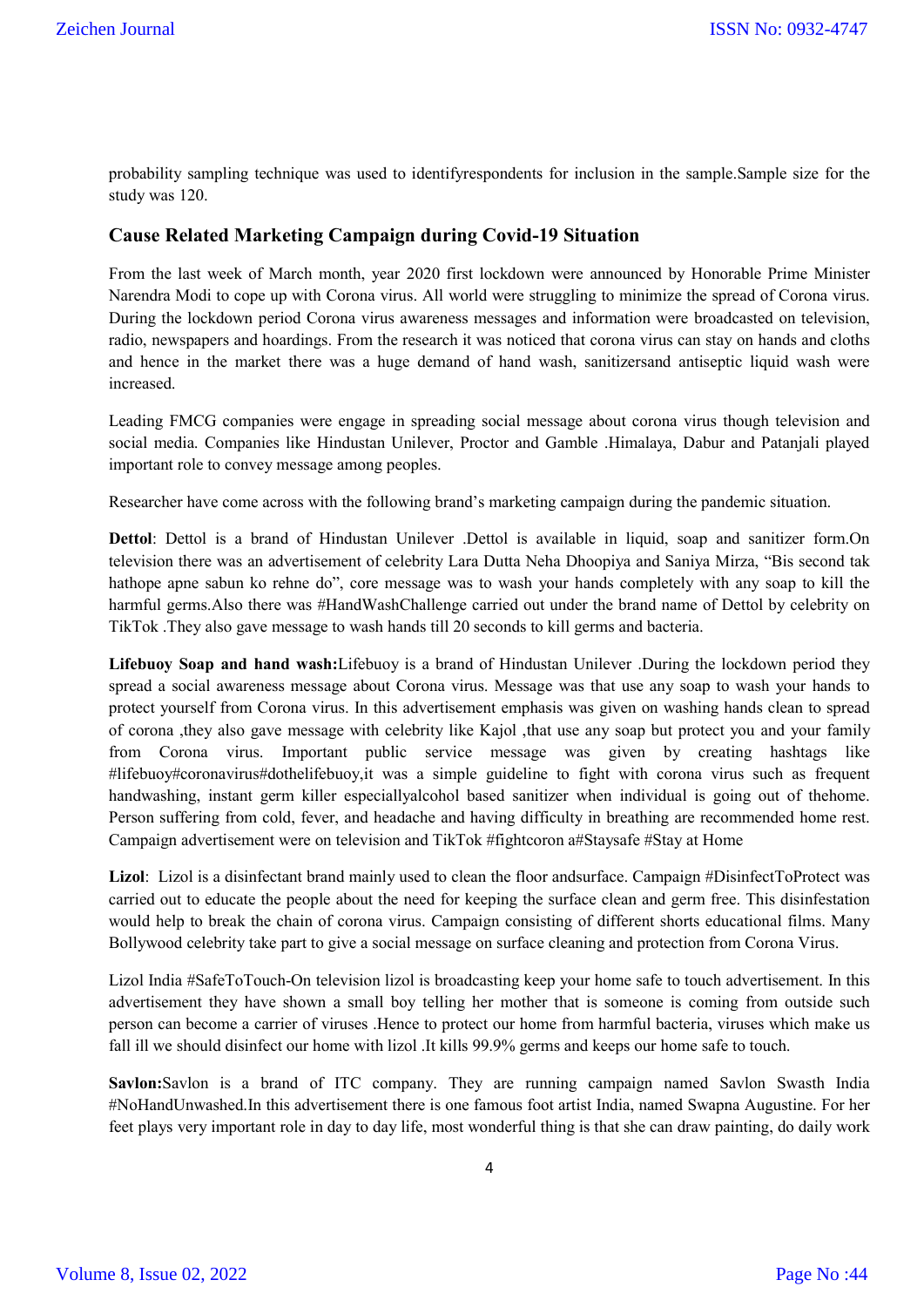with foot only. Augustine gives message at last that if she can wash her feet with hand wash to protect herself from germs and viruses then why other normal people can't wash their hands to protect their life from harmful virus and bacteria. At the end artist gives list of merits of hand washing and insist audience to follow the good habit of cleanliness.

**ITC Nimwash**: It is new vegetable and fruit wash which is launched in epidemic stage by ITC company. In their advertisement it is shown that famous chef Sanjeev Kapoor gives message that in today's era to make any recipe first essential step is to wash vegetables and fruits for that only water is not sufficient .To remove residues of harmful pesticide and bad bacteria, viruses ITC Nimwash is very effective .It keeps vegetables and fruits fresh and protect our family with hash tag #HarRecipeKaPehlaStep.

**Himalaya:**During the beginning period of Corona pandemic Himalaya FMCG Company introduces their products with digital film called Namaste, #ThePurestGreeting It only spreads love. Namaste is a form of greeting, this word is famous in Indian culture. In this advertisement different country people are shown saying Namaste. It is Indian greeting consisting of spiritual and scientific dimension .This film advocates about the beauty, elements and the wisdom of our country. Core message behind this film is that today our country is practicing social distancing during pandemic situation. In most of the countrypeople use shakehands for greeting each other but by Indian greeting Namaste which is consist of folding two hands together and have a smile on face ,in such way by following the social distancing rules people can spread love, happiness by keeping other people safe. Major focus was stay home, stay safe and follow the social distancing rule to stop the spread of Corona virus.

**Dabur:** Chyawanprash Stay#AndarSeMajboot: Advertisement tells that during the pandemic situation time has taught many how important is to stay strong from inside. If person's immunity is strong then he is able to fight with corona virus .To stay strong and to increase immunity Dabur Chyawanprash is necessary. It is a combination of 41ayurvedic herbs and specially made to boost the immunity. This helps to fight against everyday infections such as cold and cough caused by different bacteria, viruses, and dust and climactericchanges. Chyawanprash can be taken by people from different age groups. It is a source of vitamin C also act as an antioxidants.

Cause Related Marketing from the different authors point of view is a marketing strategy of achieving profit and good will in the market with promoting a worthy cause. People have seen during the pandemic situation marketers have diverted their advertising focus in such a way that to achieve profit and to occupy the mental space in the customers mind about a specific brand.

Corona virus has not only changed people's attitude but also changed the marketer's attitude and perception. Now a days companies marketing orientation and focus has been changed, they are giving importance to spread the awareness of health safety and Corona virus. Hence in this research paper researcher has taken in the account the concept of Cause Related Marketing as marketing strategy of getting attention and promoting intrinsic cause.

### **Analysis and interpretation:**

To find out the brand preferences of customer, three categories are set Category I, Category II and Category III.Most preferred brand by the customer during the Covid-19 situation as per the category is computed in SPSS software. To test the hypothesis cross tabulation method is used .Awareness level of the customer is calculated through the question, are you aware about the Cause Related Marketing regarding covid-19? On that basis aware customer, not aware customer and not much aware customers are identified.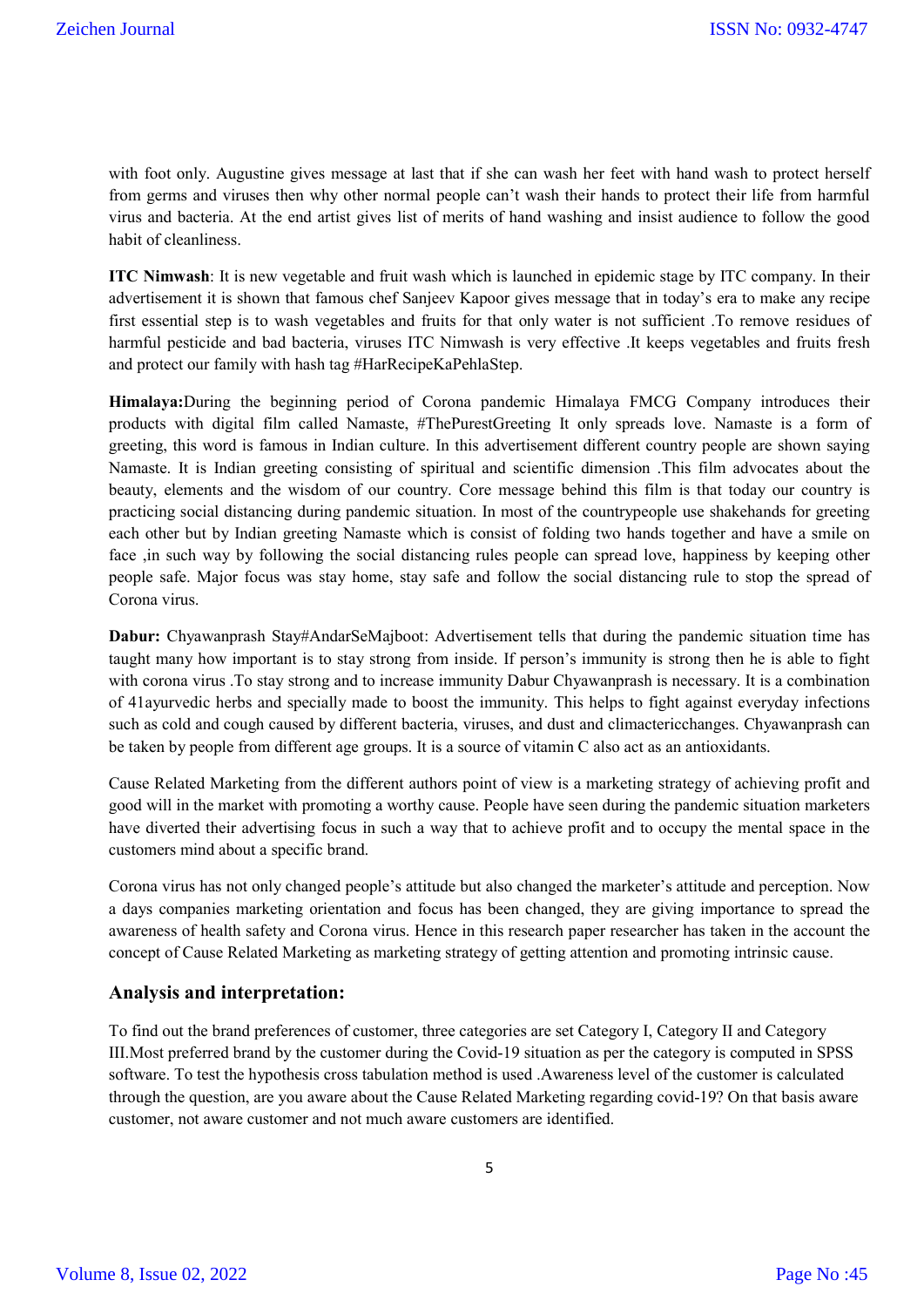| Category      | Frequency | Percentage |
|---------------|-----------|------------|
| Aware         | 73        | 60.8       |
| Not aware     |           | 7.5        |
| Not much ware | 38        | 31.7       |
| Total         | 20        | 100        |

### **Table No 1: Awareness of Customers towards Cause Related Marketing Regarding Covid-19**

Above table shows the awareness of customers about Cause Related Marketing Regarding Covid-19.Most of the customers during the pandemic situation are aware about corona virus (60.8%) **Table No2. Demographic Data of Customers**

| Variable       | Category              | <b>Response</b> | Percentage |
|----------------|-----------------------|-----------------|------------|
| Gender         | Male                  | 56              | 46         |
|                | Female                | 64              | 53         |
| Age            | 0 to 17               | 5               | 4.2        |
|                | 18 to 24              | 12              | 10         |
|                | 25 to 34              | 40              | 33.3       |
|                | 35 to 44              | 46              | 38.3       |
|                | 45 to 54              | 16              | 13.3       |
|                | Above 65              | 1               | 0.8        |
| Education      | Less than SSC         | 12              | 10         |
|                | Graduate              | 46              | 38         |
|                | Postgraduate          | 60              | 50         |
|                | Doctorate             | $\overline{2}$  | 1.7        |
| Occupation     | Service               | $\overline{71}$ | 59.2       |
|                | <b>Business</b>       | 29              | 24.2       |
|                | Household work        | 16              | 13.3       |
|                | Farming               | $\overline{4}$  | 3.3        |
| Marital status | Married               | 86              | 71.7       |
|                | Unmarried             | 34              | 28.3       |
| Income         | <b>Under 50,000</b>   | $\overline{23}$ | 19.2       |
|                | 50,000 -99,99         | 14              | 11.7       |
|                | $1,00,000 - 1,49,000$ | 32              | 26.7       |
|                | 2,00,000-2,49000      | $\overline{3}$  | 2.5        |
|                | 2, 50,000 -2, 99,999  | 17              | 14.2       |
|                | 3, 00,000-3, 49,000   | $\overline{3}$  | 2.5        |
|                | 3, 50,000-3, 99,999   | 16              | 13.3       |
|                | $4,00,000 - 4,49,000$ | 4               | 3.3        |
|                | 5 lac and above       | 8               | 6.7        |

**Table number 2** shows demographic variables included for the study. It can be seen that most of the respondents are female gender (53%) as compare to male.Age group of youngster (33.3%) and middle age group (38.3%) is more as compare to other age groups. Maximumrespondents' falls under graduate (38%) and post graduate (50%).Majority of the customers are doing job and married .Income level of the customers is mostly comes under middle class and lower middle class.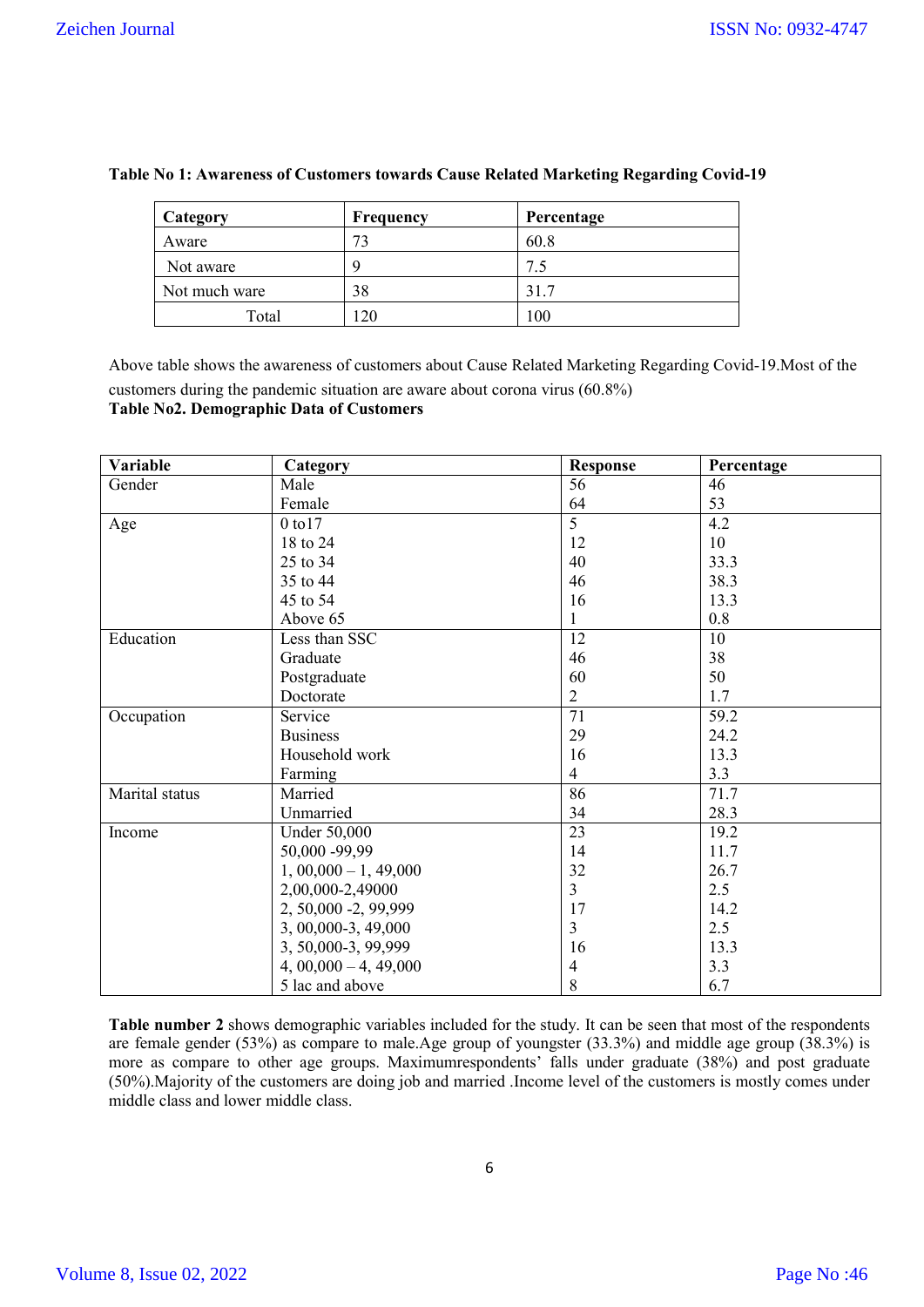▚

Above table reveals that young generation and middle age customers are having more awareness about Cause Related Marketing about Covid-19.It is also noticed that though the customers under these two categories are aware as well as not much aware about Cause Related Marketing. Customers under the Less than secondary school certificate education are aware but not much aware. Customers educated and less educated both are aware and not much aware about it.

| Are you aware about Cause Related Marketing Regarding<br>Covid-19? |                                      |    |  |    |    |  |  |
|--------------------------------------------------------------------|--------------------------------------|----|--|----|----|--|--|
|                                                                    | Not much<br>Aware Not aware<br>aware |    |  |    |    |  |  |
| n                                                                  | <b>Educatio</b> Less than<br>SSC     |    |  |    | 12 |  |  |
|                                                                    | Graduate                             | 23 |  | 18 | 46 |  |  |
|                                                                    | Post<br>graduate                     | 43 |  | 15 | 60 |  |  |
|                                                                    | Doctorate                            |    |  |    |    |  |  |
| Total                                                              |                                      | 73 |  | 38 |    |  |  |

# Table No. 3 Cross tabulation of Customers education and awareness about Cause Related Marketing

# **Hypothesis testing 2**

- **H0**: There is no significant relationship between Occupation of the customers and awareness of Cause Related Marketing regarding Covid-19.
- **H1:** There is a significant relationship between Occupation of the customers and awareness of Cause Related Marketing regarding Covid-19.

|  | Table No 6. Chi-Square Test of Hypothesis 2 |  |  |
|--|---------------------------------------------|--|--|
|--|---------------------------------------------|--|--|

|                              |                    |    | Asymp. Sig. $(2-$ |
|------------------------------|--------------------|----|-------------------|
|                              | Value              | df | sided)            |
| Pearson Chi-Square           | 5.200 <sup>a</sup> |    | .518              |
| Likelihood Ratio             | 6.517              |    | .368              |
| Linear-by-Linear Association | .151               |    | .697              |
| N of Valid Cases             | 120                |    |                   |

a. 5 cells (41.7%) have expected count less than 5. The minimum expected count is .30.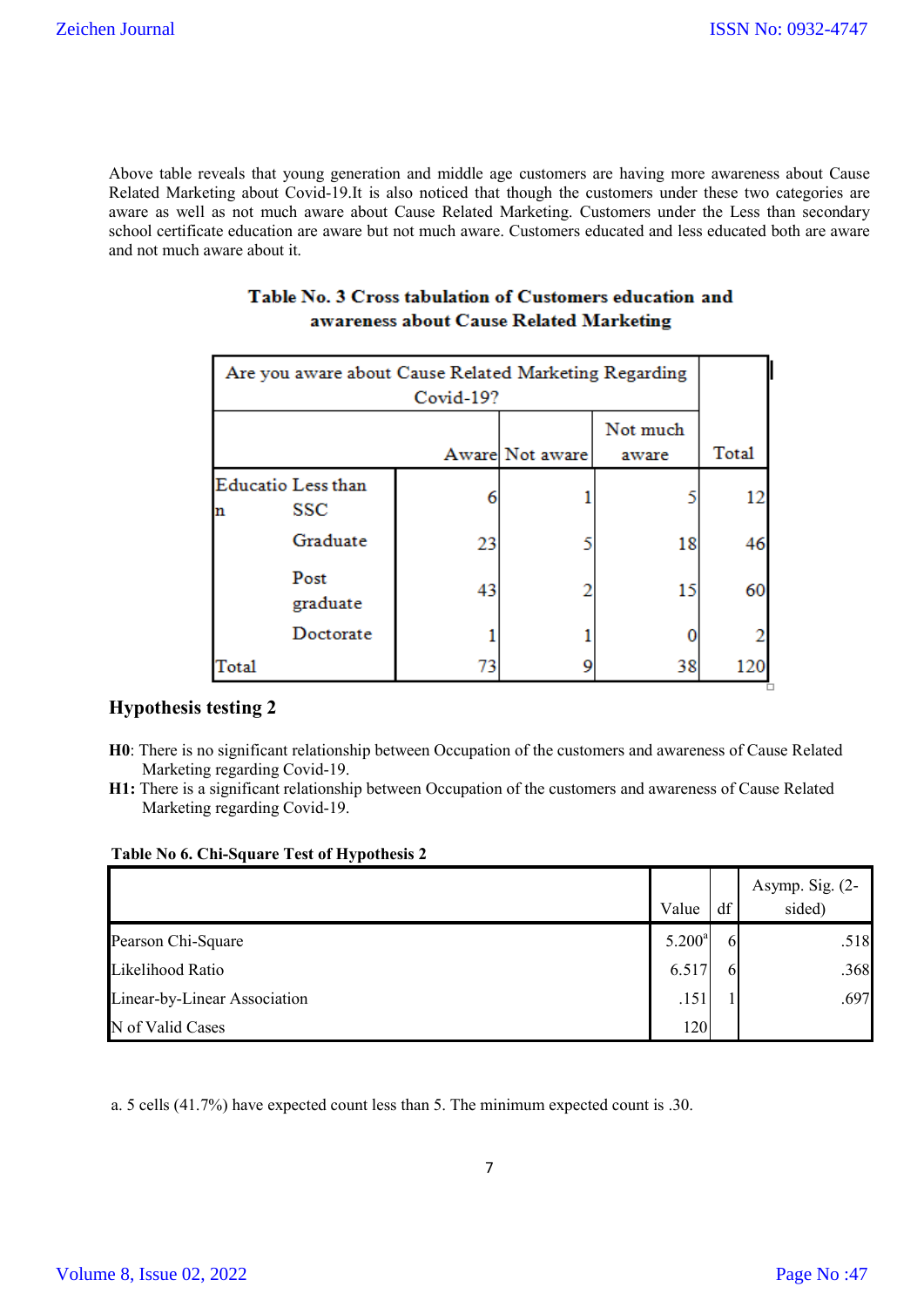From above hypothesis testing with Chi-square test it can be seen that, Pearson Chi-Square value is 0.518, which is greater than the expected value 0.05 significance level hence the alternative hypothesis is rejected and null hypothesis is accepted.

### **Table No 7. Customers watching advertisement of Covid-19**

Have you watched any recent COVID-19 advertisement supporting to a noble cause?

|       |      | Frequency | Percent | <b>Valid Percent</b> | <b>Cumulative Percent</b> |
|-------|------|-----------|---------|----------------------|---------------------------|
| Valid | ( es | 120       | .00.0   | 100.0                | l 00.0                    |

Maximum customers (100%) have watched recent Covid-19 advertisement supporting to noble cause.

|                           | Table No 8: Influential and Informative Adverting Media source during pandemic |
|---------------------------|--------------------------------------------------------------------------------|
| $\mathbf{M}$ $\mathbf{L}$ |                                                                                |

| Media Source         | <b>Responses</b> | Percentage |
|----------------------|------------------|------------|
| Television           | 14               | 95         |
| Radio                | 62               | 51.66      |
| Social Media         | 79               | 65.83      |
| News paper           | 53               | 44.16      |
| Hoarding and Banners | າາ<br>∠∠         | 18.33      |

It is observed that television advertising media is most informative and influentialthen after Social media is found most informative source (51.66%) to spread Covid-19 awareness. Customers has got information about Corona virus through these two mainadvertisement media. People were at home due to lockdown and Janata Curfew, in between such situation television and social media acted as most informative aid.

### **Table No 9.Attitude and Perception of the customers towards Cause Related Marketing regarding Covid-19 products**

| Questions                                      | Category                | Frequency | Percentage |
|------------------------------------------------|-------------------------|-----------|------------|
| Do you think that Products related to Covid-   | Yes                     | 66        | 55         |
| 19 awareness are good                          | No                      |           | 0.8        |
|                                                | Maybe                   | 53        | 44.2       |
| Would<br>like<br>purchase<br>you<br>to         | Yes                     | 82        | 68.3       |
| products//brands supporting cause -COVID-      | No                      |           | 5.8        |
| 19 awareness?                                  | Maybe                   | 31        | 25.8       |
| I feel safe when I buy product related to      | Strongly agree          | 30        | 25         |
| Covid-19 awareness                             | Somewhat agree          | 17        | 14.2       |
|                                                | Neither<br>agree<br>nor |           |            |
|                                                | disagree                | 35        | 29.2       |
|                                                | Somewhat disagree       | 33        | 27.5       |
|                                                | Strongly disagree       | 5         | 4.2        |
| I feel that all products associated with Covid | Always                  | 13        | 10.8       |
| -19 awareness can be trusted irrespective of   | Often                   | 18        | 15         |
| brand name                                     | Sometimes               | 55        | 45.8       |
|                                                | Never                   | 34        | 28.3       |
| Do you feel that companies which are           | Yes                     | 95        | 77.9       |
| interested in doing well for society can be    | No                      | 6         | 5          |
| supported?                                     | Maybe                   | 19        | 15.8       |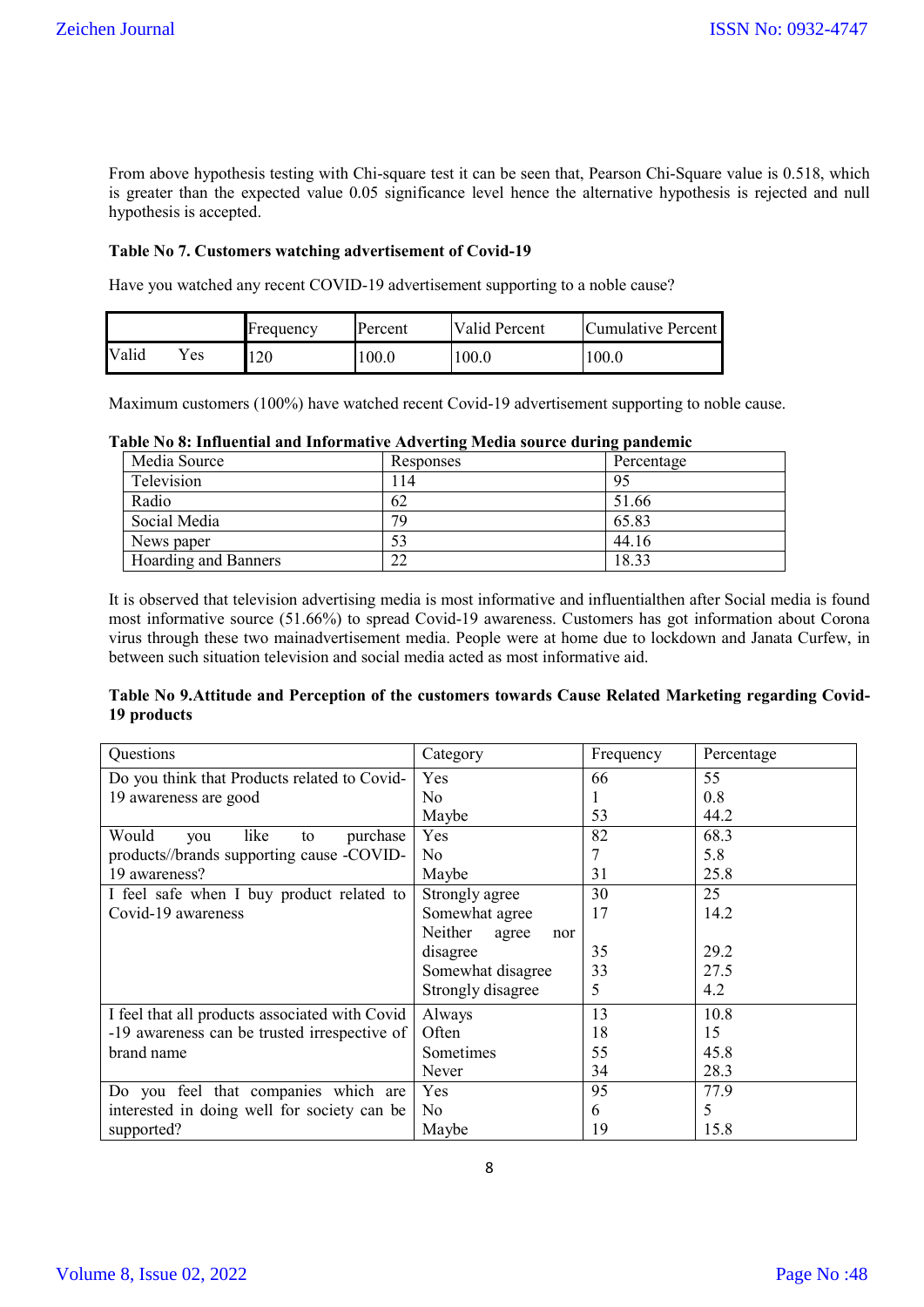**Table No.7** shows attitude and perception of customers towards products linked with Covid-19 awareness cause .It has been observed that 55% respondents think that Products related to Covid-19 awareness are good. Customer also shows interest to go for repeat purchase of the products and brands those supporting to a noble cause. Respondents' reactions about feeling safe are neutral when they buy products related to corona virus awareness. Though the brands are associated and promoting a noble cause awareness still the customers feel that sometimes it is better to trust the products irrespective of brand name (45.8%).It is majorly found that customers shows willingness to support companies those are engaged in doing well for the society (77.9%)

| Name of the Brand                      | Frequency                                                       | Percentage |
|----------------------------------------|-----------------------------------------------------------------|------------|
|                                        | <b>Category I-Personal Hygiene Products</b>                     |            |
|                                        |                                                                 |            |
| Dettol Hand wash and Soap              | 97                                                              | 80         |
| Lifebuoy Hand wash, Soap and Sanitizer | 48                                                              | 40         |
| Himalaya Hand wash and Sanitizer       | 14                                                              | 11.7       |
| Savlon Hand wash                       | 26                                                              | 21.7       |
| Santoor                                | 18                                                              | 15         |
| Patanjali Hand wash                    | 14                                                              | 11.7       |
|                                        | <b>Category II-Disinfectant, Toilet cleaner and Liquid wash</b> |            |
| Lizol                                  | 83                                                              | 69.2       |
| Dettol Liquid                          | 75                                                              | 62.5       |
| Harpic                                 | 83                                                              | 69.2       |
| Domex                                  | 9                                                               | 7.5        |
| Patanjali floor cleaner                | 19                                                              | 15.8       |
| Common phenyl                          | 10                                                              | 8.3        |
|                                        | Category III - Family Nutritional drink and Chyawanprash        |            |
| <b>Women Horlicks</b>                  | 27                                                              | 22.5       |
| Children Horlicks                      | 8                                                               | 6.7        |
| Bournvita                              | 44                                                              | 36.7       |
| Red Label Natural Care                 | 48                                                              | 40         |
| Lipton Green Tea                       | 18                                                              | 15         |
| TATA Tea Masala Chai                   | 10                                                              | 8.3        |
| Dabur Chyawanprash                     | 29                                                              | 24.2       |
| Patanjali Chyawanprash                 | 13                                                              | 10.8       |

During the lock down period and Corona virus situation customers preferred Dettol Hand wash and Soap (80%) and Lifebuoy Hand wash, Soap andSanitizer (40%) from Category I. Disinfectants category II most preferred brand is Lizol and Harpic. From category III

### **Conclusion:**

Cause Related Marketing is a growing concept in India. During the initial stage of Corona virus infestation, people was unaware about that. With the help of advertising through television, Social media and Radio awareness messages were spread by the FMCG companies and government of India. Mostly Corona virus information has reached up to the customers through Television media. During the Covid-19 period, various Marketing campaign were carried out by the profit organization to give information regarding cleanliness and safety measures against thevirus. Dettol's #HandWashChallenge, Lifebuoy's #fightcorona #Staysafe #Stay at home Savlon's #NoHandUnwashed ,ITC Nimwash for vegetables #HarRecipeKaPehlaStep are the campaigns runs during the lockdown till date. From this research paper it can be concluded that most of the Customers those